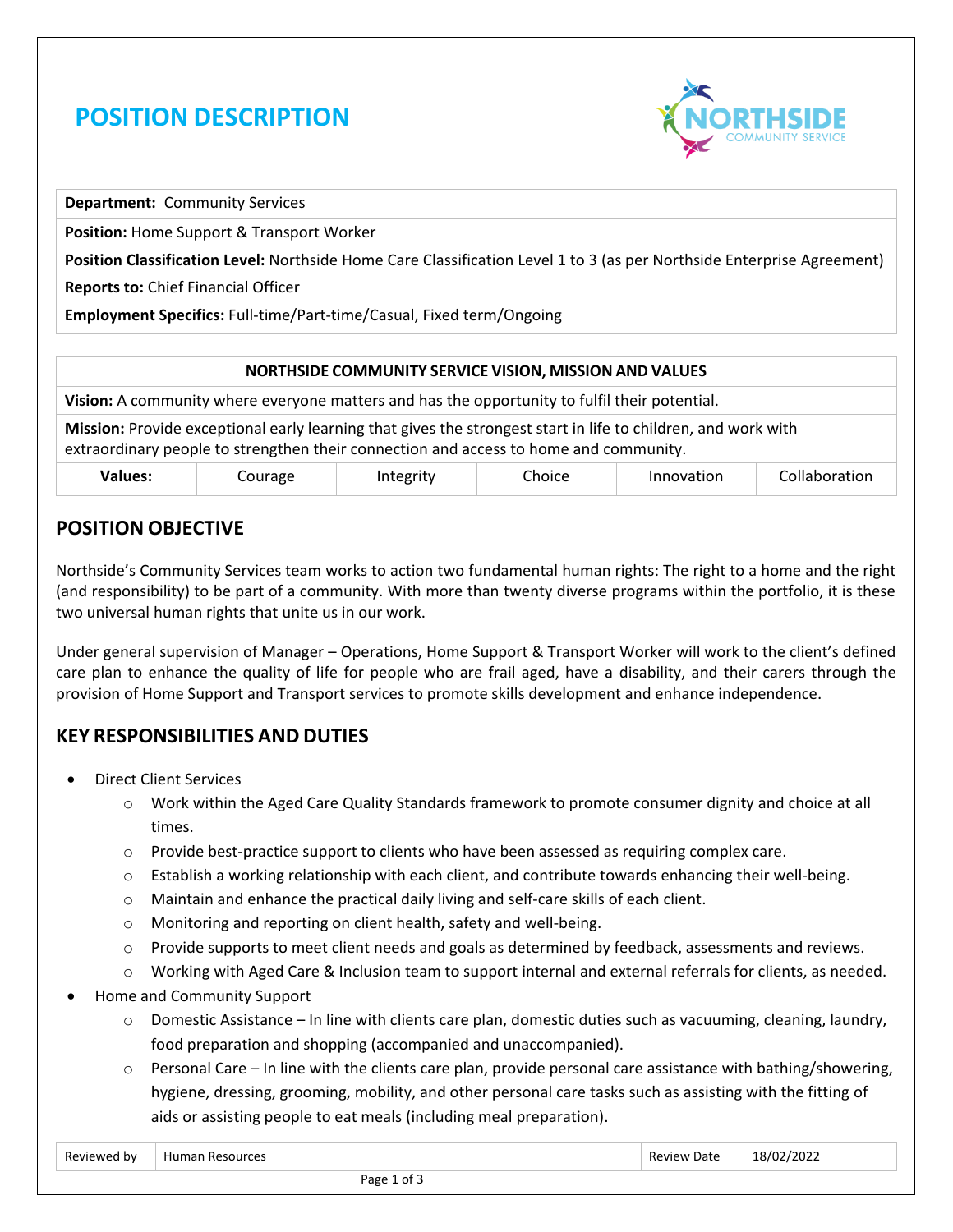- $\circ$  Individual or Group Social Support Provide assistance to service users, either within their home or while accessing community, which is directed towards meeting their need for social contact and/or accompaniment in order to participate in community life.
- $\circ$  Transport Provide transport support to enable service users to access community and social activities and/or medical and specialist appointments. Assist clients to get in and out of vehicles.
- $\circ$  Medication supervising and prompting of Client to take medication as, and only if, directed by the care plan and if have completed medication training as applicable to the situation. Home Support & Transport Workers are not to give any medications without appropriate training.
- o Collect fees, maintain records and issue receipts.
- o Any other supports that meet clients' needs and goals as determined by ACI Managers.
- Monitoring and Reporting
	- $\circ$  Report to the Coordinator and/or Manager, where there is a variation to the client's health and wellbeing or a request for increased services;
	- $\circ$  Carry out ongoing safety checks on households and report any unsafe situations in the client's home to the Coordinator and/or Manager;
	- o Providing additional documentation or reports as required to support best practice; and
	- o Maintain accurate client records and time sheets.
- Workplace Health and Safety
	- o Adhere to all safe working procedures in accordance with instructions from ACI Managers;
	- o Adhere to all Northside Community Service Workplace Health and Safety and risk management policies;
	- $\circ$  Take reasonable care of themselves and others who may be affected by their actions; and
	- o Maintain best practice workplace health and safety practices at all times, in the office, in vehicles and in the community.
- Other duties consistent with the position where required and/or requested by the reporting manager. These may include assisting other Northside offices and Centres with cleaning, food preparation and transportation etc.

## **ESSENTIAL SKILLS, KNOWLEDGE AND EXPERIENCE**

- 1. Demonstrated past experience in working with frail aged, people with disability or illness and their carers.
- 2. Ability to establish rapport and to understand the needs of culturally diverse people who are socially isolated due to frailty, disability or illness, and the needs of their carers.
- 3. Demonstrated ability to work independently and report accurately to supervisor.
- 4. Excellent verbal and written communication skills including the demonstrated ability to communicate with clients and their carers, staff and range of service providers.
- 5. Proven experience in providing quality services that assist people to maintain their independence, dignity, cultural values and religious beliefs.
- 6. Ability to assist with and undertake home support and transport activities in a safe, timely and efficient manner, including the ability to lift mobility aids and other cleaning equipment as required.
- 7. Ability and willingness to work in a diverse range of settings including but not limited to, a person's home and other community settings.
- 8. An understanding of safe work practices, proven experience in the use of appropriate manual handling techniques.
- 9. Ability to use technology to complete timesheets, reports and client documentation;

### **QUALIFICATIONS AND/OR TRAINING**

| Reviewer<br>bv | .<br><b>H</b> umar<br>ources | $\sim$<br>Date<br>$\sim$ | 120 <sup>o</sup><br>18/2 |  |
|----------------|------------------------------|--------------------------|--------------------------|--|
|                |                              |                          |                          |  |